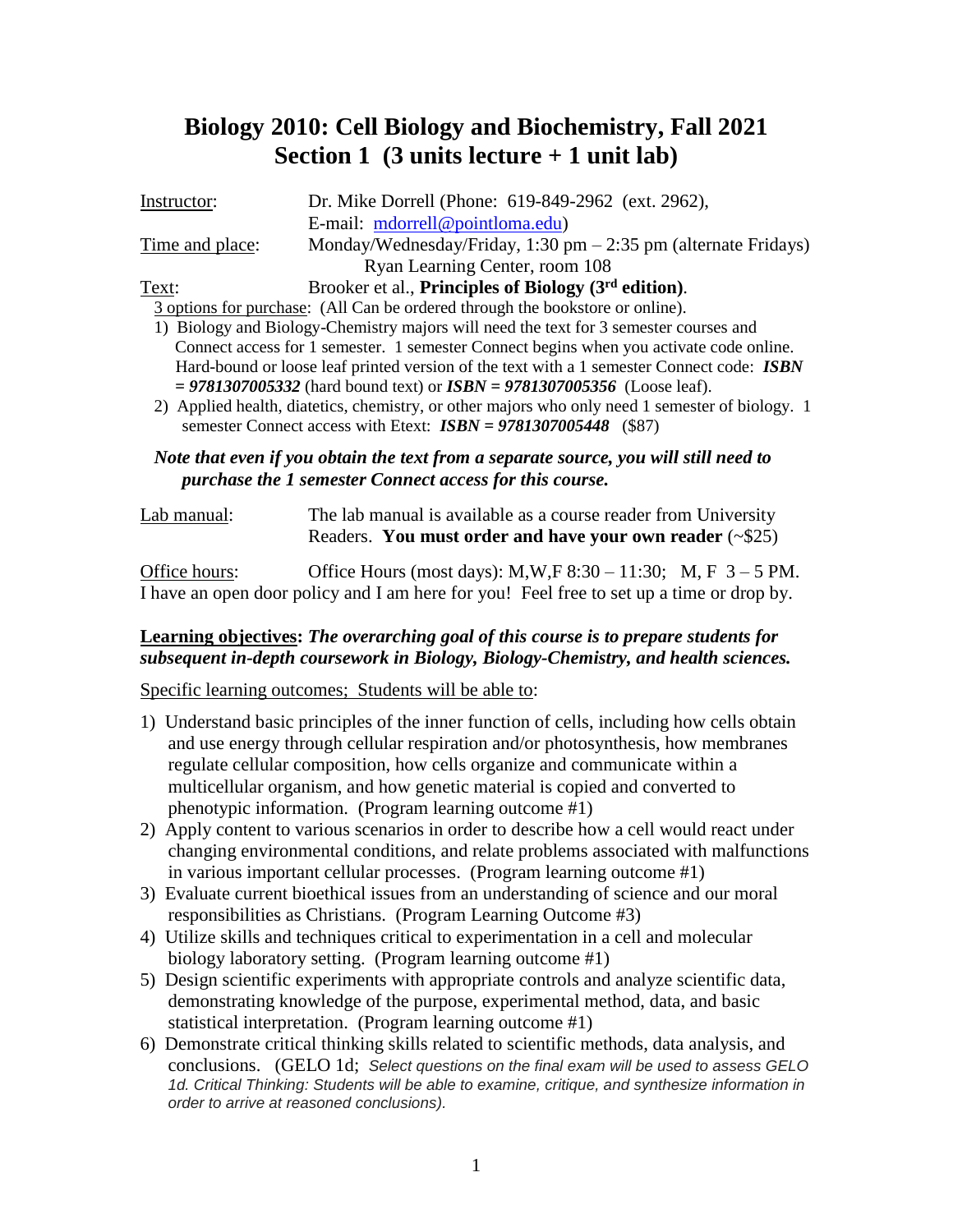### **PLNU Mission: To Teach ~ To Shape ~ To Send**

Point Loma Nazarene University exists to provide higher education in a vital Christian community where minds are engaged and challenged, character is modeled and formed, and service is an expression of faith. Being of Wesleyan heritage, we strive to be a learning community where grace is foundational, truth is pursued, and holiness is a way of life.

#### Course Description:

An introduction to the principles of cell biology, molecular biology, and biochemistry. Topics include the chemical basis of life, basic membrane functions and membrane transport, basic metabolic pathways including cellular respiration and photosynthesis, cell division, and expression of the genetic material. Lecture and lab.

### Specific content covered:

- 1) Scientific method (Chapter 1 and laboratory work)
- 2) Basic chemistry of molecular bonding and interactions. (Chapter 2)
	- electronegativity, bond polarity, hydrophobic and hydrophilic properties
	- covalent, hydrogen, ionic, and disulfide bonds, and Van der Waals interactions
- 3) Biological properties of cellular macromolecules (Chapter 3)
	- chemistry of lipids, carbohydrates, proteins, and nucleic acids
	- dehydration reactions / monomer polymerization
	- protein folding and side chain interactions
- 4) Systems biology (Chapter 4, chapter 12)
	- cellular organization / organelle purposes and function
	- protein synthesis and targeting pathways (endomembrane system)
- 5) Cell membranes, cellular compartmentalization, and membrane transport (Chapter 5)
	- selective permeability for diffusion of components across the membrane
	- cellular gradients, membrane proteins, and membrane transport
- 6) Cellular respiration and photosynthesis (Chapters  $6 7$ )
	- properties and functions of enzymes, thermodynamics and energy of activation
	- glycolysis, Citric Acid cycle, and oxidative phosphorylation
	- aerobic and anaerobic respiration
	- Light reactions (cyclic and linear photosynthesis) and the Calvin Cycle
- 7) Cell communication and cell signaling (chapter 8)
	- ligand receptor binding and the concept of threshold
	- intracellular signaling cascades and signal amplification.
- 8) DNA structure and replication (chapter 9)
	- bi-directional replication, Okazaki fragments
	- roles of various enzymes during replication
- 9) Gene expression (Protein synthesis); (Chapter 10)
	- transcription, RNA processing, and translation
	- introduction to mutations
- 10) Mitosis and meiosis (Chapter 14)
	- stages of mitosis and meiosis, and chromosomal movements during each
	- normal cell cycle controls
- 11) Introduction to genetics (Chapter 15)
	- Mendelian and non-Mendelian genetics
	- Principles of inheritance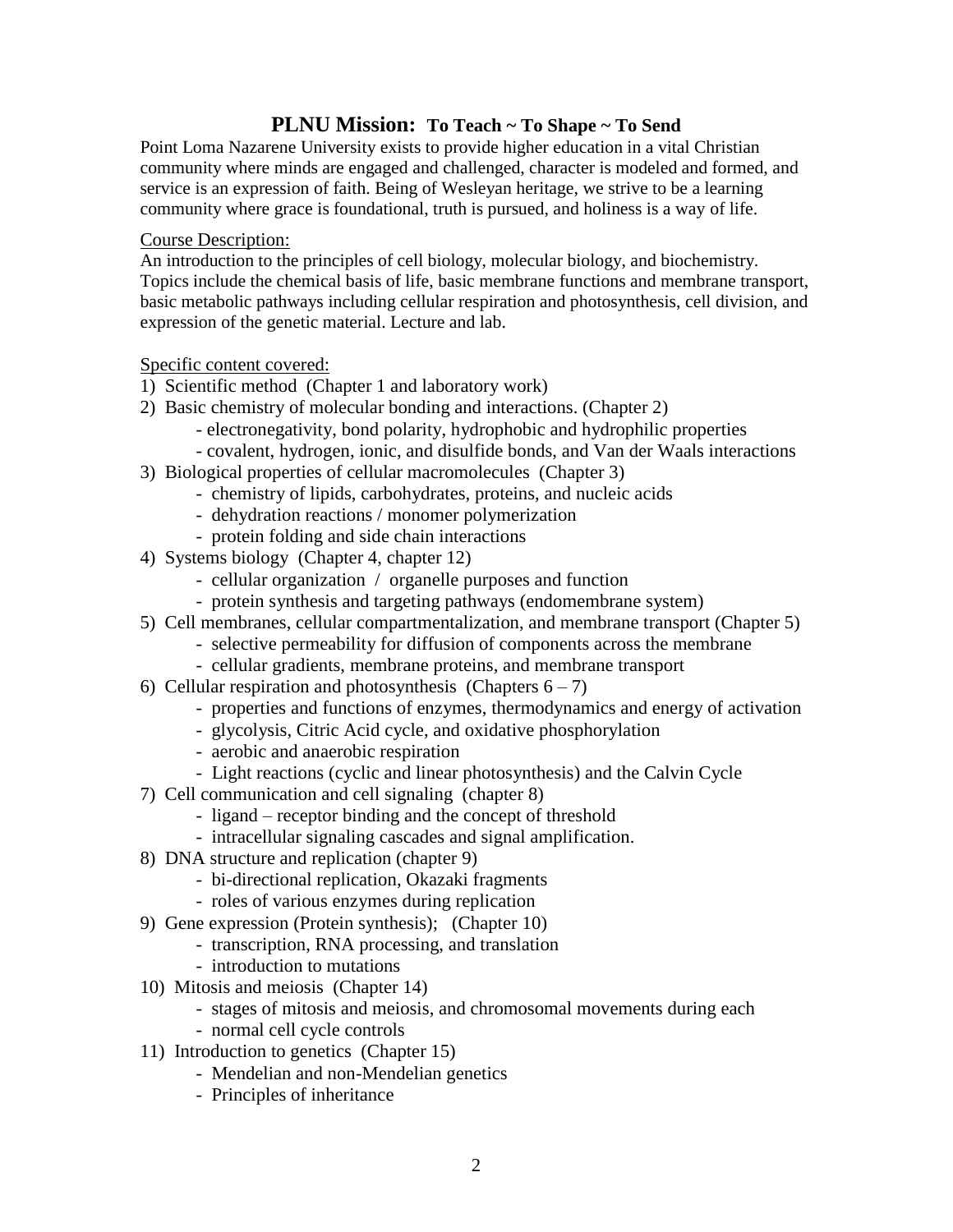# **Evaluation and grading:**

| Point preakdown (tentative; may be altered slightly)        |       |  |
|-------------------------------------------------------------|-------|--|
| 3 midterm exams                                             | 38%   |  |
| 1 final exam                                                | 17%   |  |
| LearnSmart assignments and other homework                   | 15%   |  |
| peer teaching assignments / Team Activities / participation | 7%    |  |
| Laboratory grade                                            | 23%   |  |
| <b>TOTAL</b>                                                | 100\% |  |

### **Point breakdown (tentative; may be altered slightly)**

*Exams* – While Bio2010 can be taken as a GE course or to meet requirements for the allied health sciences, it is most commonly the first Biology course for students with declared majors in Biology or Biology-Chemistry. The content and concepts introduced in this course are foundational to virtually all subsequent courses in the program, thus it is essential that you maximize retention of the content and concepts beyond the exams.

There will 3 midterms  $(\sim 100 \text{ pts each})$  and a final exam  $(\sim 160 \text{ pts})$ . Each exam will consist of multiple choice and short answer questions and/or calculation problems. All of science is cumulative such that scientific knowledge must build and expand upon previous knowledge. The same is true when learning science, you must remember and apply all that you have previously learned in order to completely understand and apply newer material. Thus, although the focus of each midterm will be on recent material, each should be thought of as a cumulative exam.

**If you have a conflict with an exam date/time, you must let the instructor know well in advance.** Makeup exams will be at the discretion of the instructor.

### **The final exam must be taken at the scheduled place and time.**

*Homework:* -- Homework, including the LearnSmart assignments, will be assigned periodically throughout the semester. Late work will lose 20% per late class up to 1 week late (3 classes) at which point a 0 will be given.

*Learnsmart assignments* **10 x ~10 - 15 pts each** – Your textbook comes with excellent, individualized learning tools to help you master the material. To hold students accountable for the assigned reading, LearnSmart assignments are on assigned reading that we have not yet covered in class. Having already been introduced to key terms and concepts, we will be ready to work together and focus on concepts and application of knowledge in class. There are also optional practice work through LearnSmart that I have designed to provide additional opportunities to practice applying key concepts. These mirror concepts and higher order learning assessment that you will see in exams.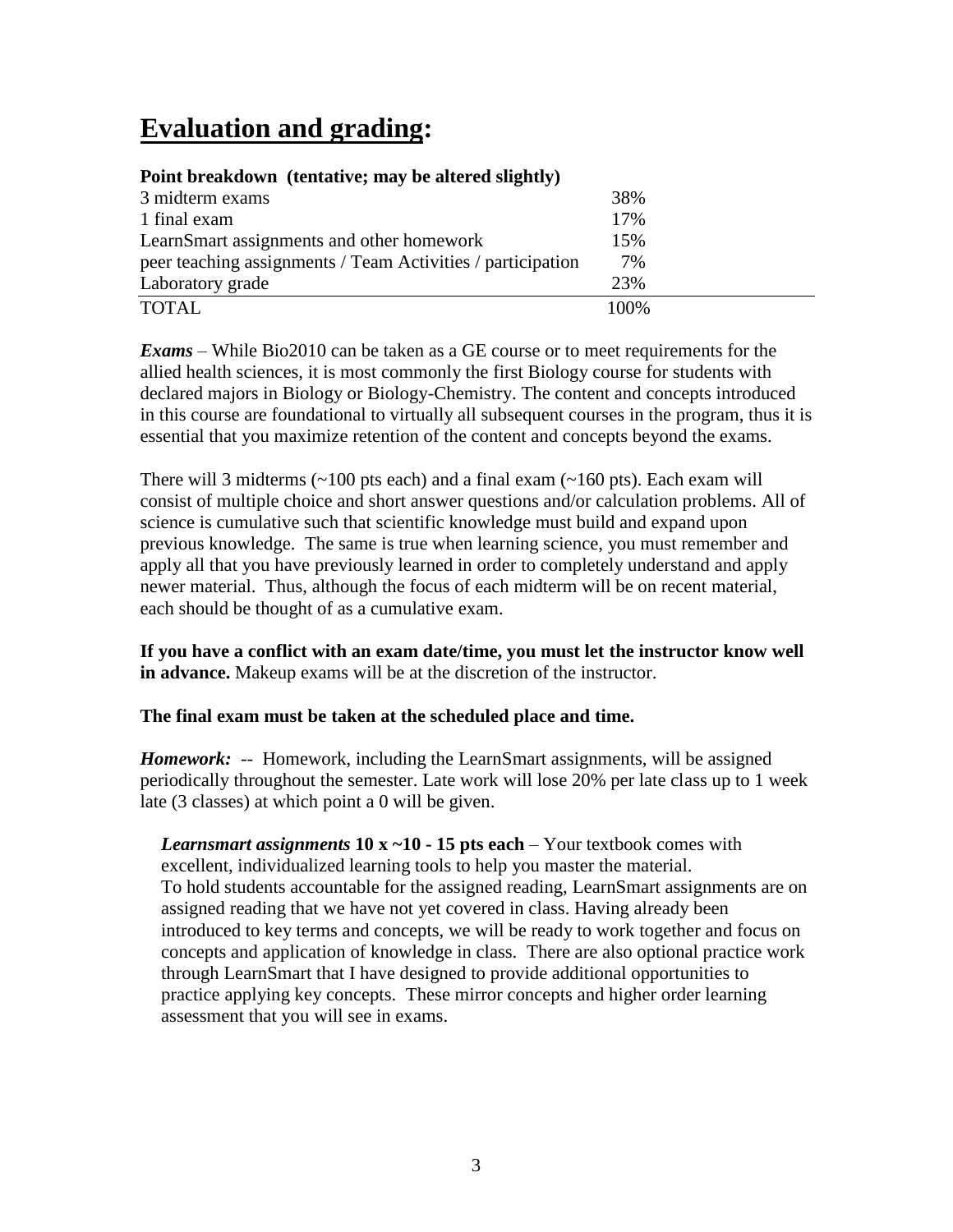*Peer teaching* – Teaching is a great way to learn. On some days, for 10 - 15 minutes at the beginning of class, we will break into peer groups, where one student in the group will teach the others a particular topic, usually describing a key historical experiment that has allowed us to understand current biology related to our course. Topics are listed in the tentative course schedule. **The teaching student will be required to turn in a study guide/outline of the topic (also to be provided to each group member).** Points are awarded according to the degree of preparedness, student evaluations, and the quality of the study guide / outline. **You are allowed to swap weeks with another student in your group, assuming you both agree, but you must inform me of the swap ahead of time.** 

*Team Activities / quizzing:* On some Fridays, we will do Team Activities to practice higher level learning and application. The topic is listed in the schedule. Each student is responsible for reading and preparing any background materials in advance. There may be a short, individual quiz taken on the material prior to the activity to ensure that students are completing the required background work.

*Laboratory experience* – An essential part of any science curriculum is hands-on experience in the lab. The Bio210 lab is designed to expose the student to some of the essential tools of the scientist in a safe, controlled environment. Please see the separate lab syllabus for details. *Lab does not meet during the first week of classes. \*\*Lab reports will be taught and assessed as part of GELO1a, 1d, and 1e)*

*Class participation* **-** Class attendance and participation will be based on iClicker participation, attitude, and preparation / contribution in peer teaching and group work.I require **iclickers** and have questions throughout the course that are answered by iclicker. **Generally I am looking for thought and participation, not whether or not you answered the question correctly**. **Everyone must have their own Iclicker and it must be registered with your student ID number.** Bring your iClicker to class each day. Available in the bookstore or online: <http://www.iclicker.com/Products/iclicker2/>

#### **Approximate grade breakdown**

|                |  | $93-100\% = A$ |  | $90-93\% = A$  |  |
|----------------|--|----------------|--|----------------|--|
| $87-90\% = B+$ |  | $83-87\% = B$  |  | $80-83\% = B-$ |  |
| $77-80\% = C+$ |  | $73-77\% = C$  |  | $70-73\% = C$  |  |
| $67-70\% = D+$ |  | $63-67\% = D$  |  | $60-63\% = D$  |  |
| $\leq$ 59% = F |  |                |  |                |  |

*A minimum grade of C in this course is required to advance to Genetics. (A grade of C- (C minus) or lower is not acceptable for advancement to Genetics.)*

*First-semester Freshmen earning an F will be offered the opportunity to retake a course once, with the new grade completely replacing the F.*

**Respect** for one another and for the instructor is essential for an effective classroom environment. You are expected to show respect to your classmates and instructors by:

- listening when others are speaking,
- refraining from discussing non-related issues during class,
- Respecting the opinions of others, even when you disagree.

Behavior intended to embarrass or ridicule others will not be tolerated.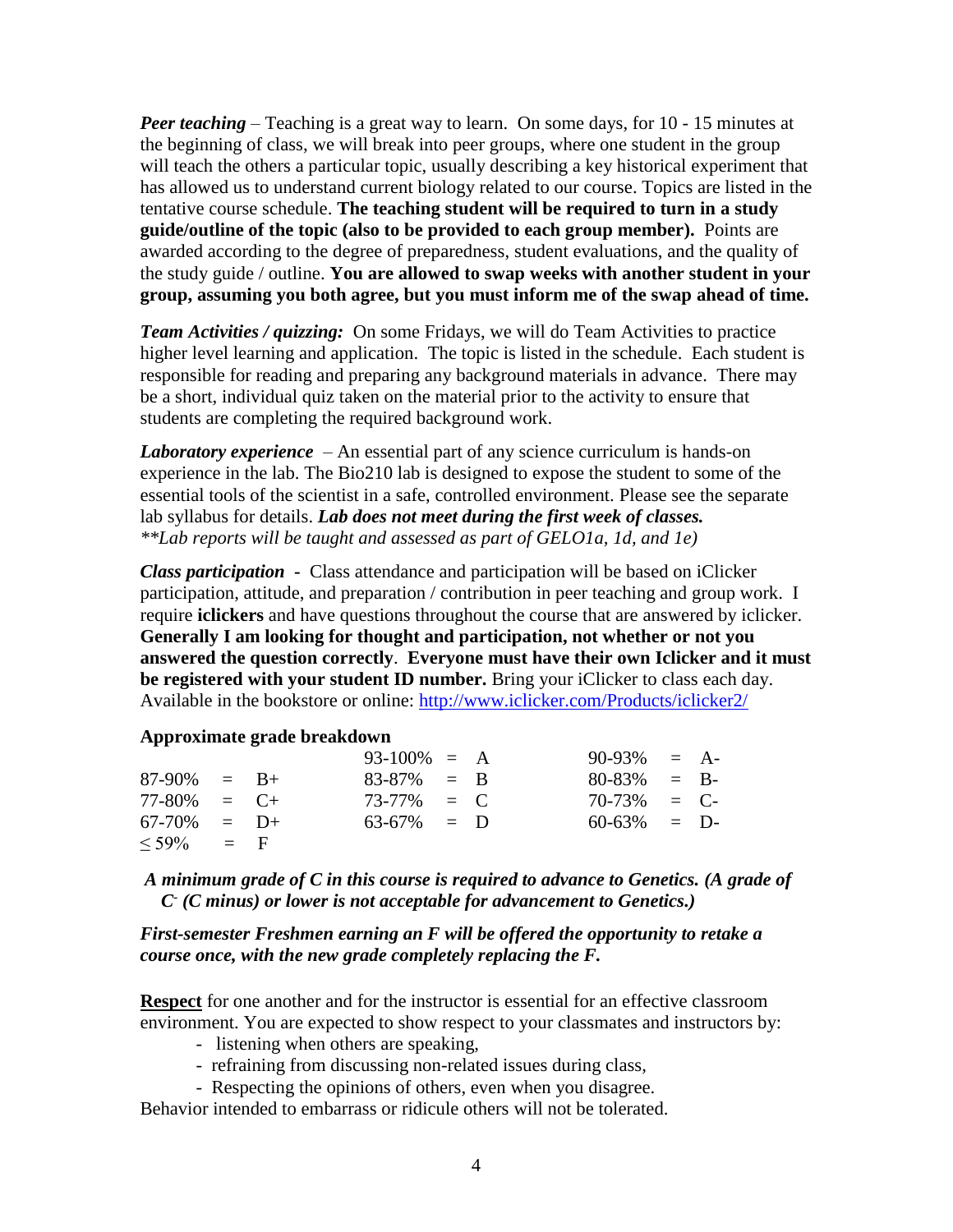# **Tips for reading a textbook**:

- Keep the big picture in mind. Before reading, look at chapter organization. Read the subheadings and get a feel for the breadth and arrangement of topics covered.
- Go over the figures and special topics sections very closely. Be sure you can explain the "take-home message" and main ideas of each. These are critical to understanding biology and should not be considered "pages to skip".
- Highlight words, phrases, and statements you know you will want to find again.
- Write comments to yourself that will help you study the material later.
- When you've finished a chapter, sometime before the exam, create a study guide that outlines the contents. This can then serve as a checklist for future studying.
- Your book has online materials that are very useful to help you learn; animations, videos, practice tests and quizzes, etc. Use these online resources.

## **PLNU COPYRIGHT POLICY**

Point Loma Nazarene University, as a non-profit educational institution, is entitled by law to use materials protected by the US Copyright Act for classroom education. Any use of those materials outside the class may violate the law.

# **PLNU ACADEMIC HONESTY POLICY**

Students should demonstrate academic honesty by doing original work and by giving appropriate credit to the ideas of others. Academic dishonesty is the act of presenting information, ideas, and/or concepts as one's own when in reality they are the results of another person's creativity and effort. A faculty member who believes a situation involving academic dishonesty has been detected may assign a failing grade for that assignment or examination, or, depending on the seriousness of the offense, for the course. Faculty should follow and students may appeal using the procedure in the university Catalog. See [Academic Policies](http://catalog.pointloma.edu/content.php?catoid=18&navoid=1278) for definitions of kinds of academic dishonesty and for further policy information.

# **PLNU ACADEMIC ACCOMMODATIONS POLICY**

While all students are expected to meet the minimum standards for completion of this course as established by the instructor, students with disabilities may require academic adjustments, modifications or auxiliary aids/services. At Point Loma Nazarene University (PLNU), these students are requested to register with the Disability Resource Center (DRC), located in the Bond Academic Center. [\(DRC@pointloma.edu](mailto:DRC@pointloma.edu) or 619-849- 2486). The DRC's policies and procedures for assisting such students in the development of an appropriate academic adjustment plan (AP) allows PLNU to comply with Section 504 of the Rehabilitation Act and the Americans with Disabilities Act. Section 504 (a) prohibits discrimination against students with special needs and guarantees all qualified students equal access to and benefits of PLNU programs and activities. After the student files the required documentation, the DRC, in conjunction with the student, will develop an AP to meet that student's specific learning needs. The DRC will thereafter email the student's AP to all faculty who teach courses in which the student is enrolled each semester. The AP must be implemented in all such courses.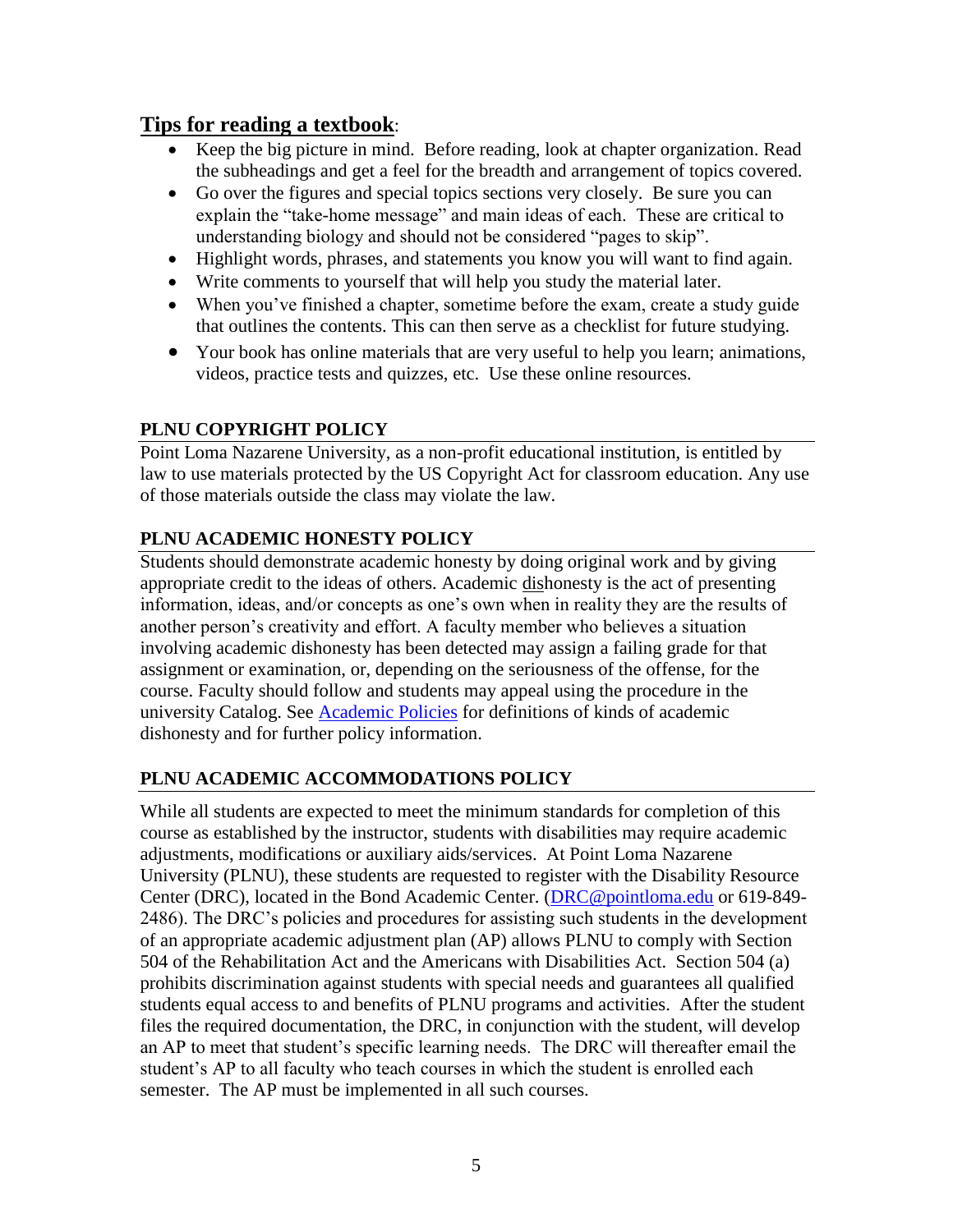If students do not wish to avail themselves of some or all of the elements of their AP in a particular course, it is the responsibility of those students to notify their professor in that course. PLNU highly recommends that DRC students speak with their professors during the first two weeks of each semester about the applicability of their AP in that particular course and/or if they do not desire to take advantage of some or all of the elements of their AP in that course.

# **PLNU ATTENDANCE AND PARTICIPATION POLICY**

Regular and punctual attendance at all classes is considered essential to optimum academic achievement. If the student is absent from more than 10 percent of class meetings, the faculty member can file a written report which may result in de-enrollment. If the absences exceed 20 percent, the student may be de-enrolled without notice until the university drop date or, after that date, receive the appropriate grade for their work and participation. See [Academic Policies](http://catalog.pointloma.edu/content.php?catoid=18&navoid=1278) in the Undergraduate Academic Catalog.

| <b>Time</b>   | <b>Monday</b>                        | <b>Tuesday</b>                        | Wednesday                                  | <b>Thursday</b>                   | <b>Friday</b>                  |
|---------------|--------------------------------------|---------------------------------------|--------------------------------------------|-----------------------------------|--------------------------------|
| 7:30          |                                      |                                       |                                            |                                   |                                |
| 8:00          |                                      |                                       |                                            |                                   |                                |
| 8:30<br>9:00  |                                      |                                       |                                            | Bio3050:                          |                                |
| 9:45          | Chapel                               |                                       | Chapel                                     | Advanced                          | Chapel                         |
| 10:00         | $9:45 - 10:30$                       |                                       | $9:45 - 10:30$                             | <b>Cell Biology</b>               | $9:45 - 10:30$                 |
| 10:30         |                                      | At The Lowy                           |                                            | lab                               |                                |
| 11:00         | <b>Office hours</b>                  | Medical                               | <b>Office hours</b>                        |                                   |                                |
| 11:30         |                                      | Research                              | <b>Faculty lunch</b>                       |                                   |                                |
| 12:00         | <b>Bio3050</b>                       | Institue for<br>research (CAN         | <b>Bio3050</b>                             |                                   | <b>Bio3050</b>                 |
| 12:30<br>1:00 | <b>Advanced Cell</b>                 | <b>BE REACHED BY</b>                  | <b>Advanced Cell</b>                       |                                   | <b>Advanced Cell</b>           |
| 1:30          | Bio2010 Cell                         | <b>EMAIL OR</b><br><b>PHONE (858-</b> | Bio2010 Cell<br><b>Bio and</b>             |                                   | Bio2010 Cell<br><b>Bio and</b> |
| 2:00<br>2:30  | <b>Biology and</b><br>Biochemistry   | 249-7108) FOR                         | <b>Biochem</b>                             |                                   | <b>Biochem</b>                 |
| 3:00<br>3:30  | <b>Office hours</b>                  | <b>EMERGENCIES)</b>                   |                                            | <b>Bio2010 Lab,</b><br>section 1b |                                |
| 4:00          | /committee<br>meetings (email me     |                                       | <b>Bio2010L Cell</b><br><b>Biology and</b> |                                   |                                |
| 4:30<br>5:00  | to inquire about my<br>availability) |                                       | <b>Biochemistry lab</b><br>(section 1a)    |                                   |                                |
| 5:30<br>6:00  |                                      |                                       |                                            |                                   |                                |

### **Dorrell Fall Schedule**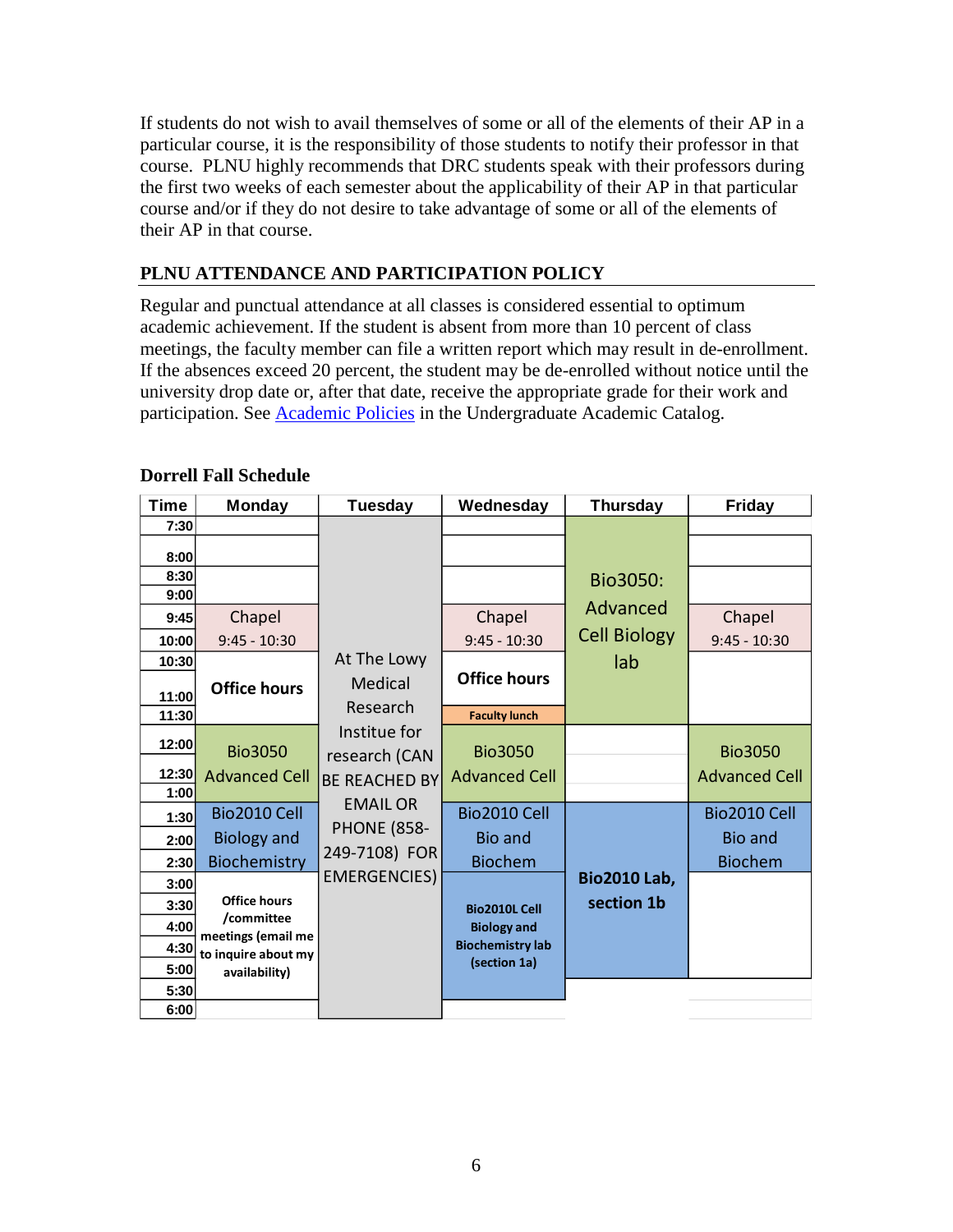#### **Week Date Topic Textbook Reference Week 1 8-31 (Tues)** Syllabus and introduction (part on canvas – videos) **9-1** Biology as a Scientific Discipline: Hypotheses vs. predictions; Independent and Dependent variables Chapter 1, pages 1 -5<br>
Richards Chapter 1, pages 1 -5 **9-3** Biology as a Scientific Discipline: Statistics Friday peer teaching and Team Activity: Introduction and Instructions **Week 2 9-6 Day off; Labor Day Chemical Basis of Life – EdPuzzle activity …. And LearnSmart Chapter 2 due by noon on Wednesday, 9-8 9-8** Chemical Basis of Life (electro-negativity, hydrophobic/ hydrophilic)  $2.1 - 2.4$  (pages 18 -31) **9-10** Organic Molecules I (Carbon-based chemistry  $\begin{bmatrix} 2.3 - 2.4 \text{ (pages 27 - 31)} \end{bmatrix}$ **Week 3 LearnSmart Chapter 3 due by noon on Monday, 9-13 9-13** Organic Molecules II (lipids / nucleic acids) 3.1 - 3.5, 3.7 **9-15** Organic Molecules II (proteins) 3.6 (45 - 52) **9-17** Organic Molecules III Catch-up 4.2 – 4.3 (56 - 72) Peer teaching (peers #1): Feature Investigation 3.15 (Pgs  $51 - 53$ ) + additional questions and considerations found within the assignment on canvas Team Activity #1: Review of Chapter 2 and Chapter 3 concepts (quiz at beginning) **Week 4 Organelles matrix …. And LearnSmart Chapter 4 due by noon on Monday, 9-20 9-20** Cell Structure overview (genomes and proteomes, organelles, etc.)  $4.2 - 4.3(56 - 72)$ **9-22** Cell Organization (protein transport, extracellular matrix, and cell concepts)  $\overline{4.3 - 4.8}$ **9-24** Friday off (for extra 10 minutes of class each day); optional review session. **Week 5 Membrane fluidity EdPuzzle activity … and LearnSmart Chapter 5 due by noon on Wednesday (9-29) 9-27 Exam 1 Covers Ch. 1 - 4 9-29** Cell Membranes I (membrane structure and membrane proteins)  $\overline{5.1 - 5.2 (95 - 100)}$ **10-1** Cell Membranes II (membrane transport) 5.3 – 5.4 (100 - 109) Team Activity #2: Review of Exam 1 **Week 6 EdPuzzle on Thermodynamics… and LearnSmart Ch. 6 – part 1 (6.1 – 6.3); (due Monday, 10-4, by noon) 10-4** Thermodynamics, endergonic vs. exergonic rxns  $\begin{bmatrix} 6.1 & (117 - 120) \end{bmatrix}$ **10-6** Enzymes 6.2 (121 – 125) **10-8** Friday off (for having class an extra 10 minutes each day)

### **TENTATIVE COURSE SCHEDULE**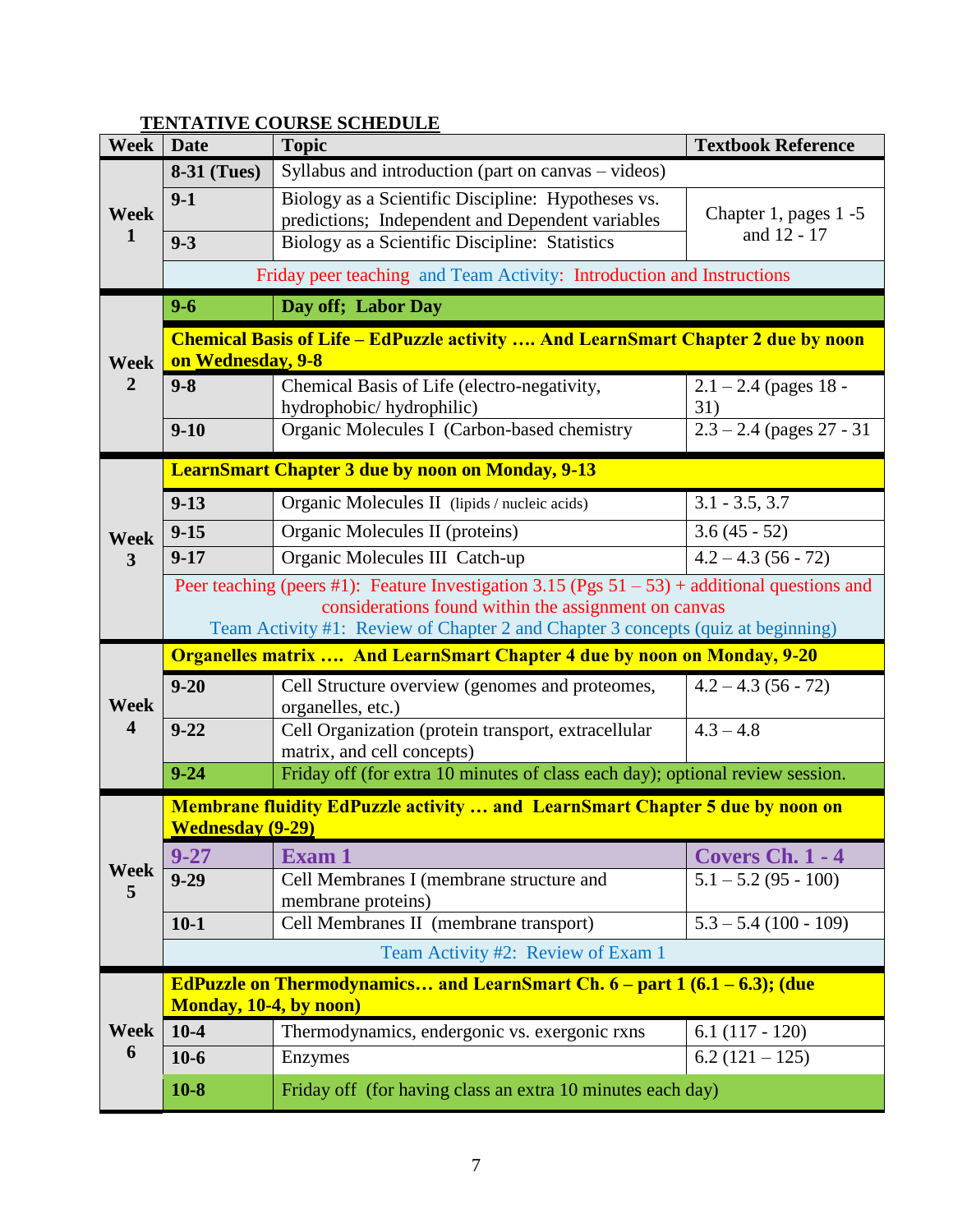| Week              | <b>Date</b>                                                                                                                                                | <b>Topic</b>                                                                                     | <b>Textbook Reference</b>                          |  |  |  |  |
|-------------------|------------------------------------------------------------------------------------------------------------------------------------------------------------|--------------------------------------------------------------------------------------------------|----------------------------------------------------|--|--|--|--|
|                   | LearnSmart Chapter 6- Part 2 (6.4 – 6.9; Connect) due Monday, 10-11, by noon                                                                               |                                                                                                  |                                                    |  |  |  |  |
| <b>Week</b>       | $10 - 11$                                                                                                                                                  | Cell Respiration I (glycolysis / Citric acid cycle)                                              | $6.3 - 6.6(125 - 135)$<br>don't memorize pathways) |  |  |  |  |
|                   | $10-13$                                                                                                                                                    | Cell Respiration II (OP, fermentation)                                                           | 6.7 $(135 - 142 + \text{sup.})$                    |  |  |  |  |
| 7                 | $10 - 15$                                                                                                                                                  | Photosynthesis I (photosystems $1 \& 2$ )                                                        | $7.1 - 7.3(143 - 153)$                             |  |  |  |  |
|                   |                                                                                                                                                            | Peer teaching (peers #2); Feature Investigation 6.21 (pages $143 - 145$ ) + additional questions |                                                    |  |  |  |  |
|                   | and considerations found within the assignment on canvas<br>Team Activity #3: Cell respiration and photosynthesis                                          |                                                                                                  |                                                    |  |  |  |  |
|                   | <b>LearnSmart Chapter 7 due by noon on Monday, 10-28</b>                                                                                                   |                                                                                                  |                                                    |  |  |  |  |
| <b>Week</b>       | $10 - 18$                                                                                                                                                  | Photosynthesis II (Calvin cycle)                                                                 | $7.4 - 7.5(153 - 161)$                             |  |  |  |  |
| 8                 | $10 - 20$                                                                                                                                                  | Exam II.                                                                                         | <b>Through chapter 7</b>                           |  |  |  |  |
|                   | $10 - 22$                                                                                                                                                  | <b>NO CLASS: Fall Break</b>                                                                      |                                                    |  |  |  |  |
|                   |                                                                                                                                                            | <b>EdPuzzle activity; ThresholdLearnSmart Chapter 8 due by noon on Monday, 10-25</b>             |                                                    |  |  |  |  |
|                   | $10 - 25$                                                                                                                                                  | Cell Communication I (threshold and ligand receptor<br>interactions)                             | Introduction & $8.1 -$<br>$8.2(162 - 167)$         |  |  |  |  |
| Week              | $10 - 27$                                                                                                                                                  | Cell Communication II (types of cell signaling /                                                 | $8.3 - 8.6(168 - 177)$                             |  |  |  |  |
| 9                 |                                                                                                                                                            | signal cascades / response)                                                                      |                                                    |  |  |  |  |
|                   | $10 - 29$                                                                                                                                                  | Cell Communication III (catch-up)                                                                |                                                    |  |  |  |  |
|                   | Team Activity #4: Experiments that Identified DNA as the Genetic Material                                                                                  |                                                                                                  |                                                    |  |  |  |  |
|                   | <b>LearnSmart Chapter 9 due by noon on Monday, 11-1</b>                                                                                                    |                                                                                                  |                                                    |  |  |  |  |
| <b>Week</b>       | $11 - 1$                                                                                                                                                   | Nucleic Acid Structure/Replication I                                                             | $9.1 - 9.4(183 - 191)$                             |  |  |  |  |
| <b>10</b>         | $11-3$                                                                                                                                                     | Nucleic Acid Structure/Replication II                                                            | $9.5(191-196)$                                     |  |  |  |  |
|                   | $11 - 5$                                                                                                                                                   | <b>Fifth Friday off</b>                                                                          |                                                    |  |  |  |  |
|                   | $11 - 8$                                                                                                                                                   | Nucleic Acid Structure/Replication III                                                           | 9.5 (cont.), 11.2<br>(telomerase)                  |  |  |  |  |
| <b>Week</b><br>11 | $11 - 10$                                                                                                                                                  | Catch-up / In-class activity on Molecular Biology                                                | In-class groups and<br>homework                    |  |  |  |  |
|                   | $11 - 12$                                                                                                                                                  | <b>Exam III</b>                                                                                  | <b>Through DNA</b>                                 |  |  |  |  |
|                   |                                                                                                                                                            |                                                                                                  | replication (Ch. $7-9$                             |  |  |  |  |
|                   |                                                                                                                                                            | <b>LearnSmart Chapter 10 due by noon on Monday, 11-15</b>                                        |                                                    |  |  |  |  |
|                   | $11 - 15$                                                                                                                                                  | Gene Expression I                                                                                | $10.1 - 10.2(200 - 204)$                           |  |  |  |  |
| Week<br>12        | $11 - 17$                                                                                                                                                  | Gene Expression II                                                                               | $10.3 - 10.4(204 - 211)$                           |  |  |  |  |
|                   | $11-19$                                                                                                                                                    | Gene Expression III                                                                              | $10.5 - 10.6(211 - 219)$                           |  |  |  |  |
|                   | Peer teaching (peers #3): Feature Investigation 10.9 (Pgs $218 - 220$ ) + additional questions<br>and considerations found within the assignment on canvas |                                                                                                  |                                                    |  |  |  |  |
| Week              | 11-22                                                                                                                                                      | No Class; Friday off (moved to Monday) for extra 10 minutes in other classes                     |                                                    |  |  |  |  |
| 13                | 11-24 & 26                                                                                                                                                 | <b>NO CLASS: Thanksgiving break</b>                                                              |                                                    |  |  |  |  |